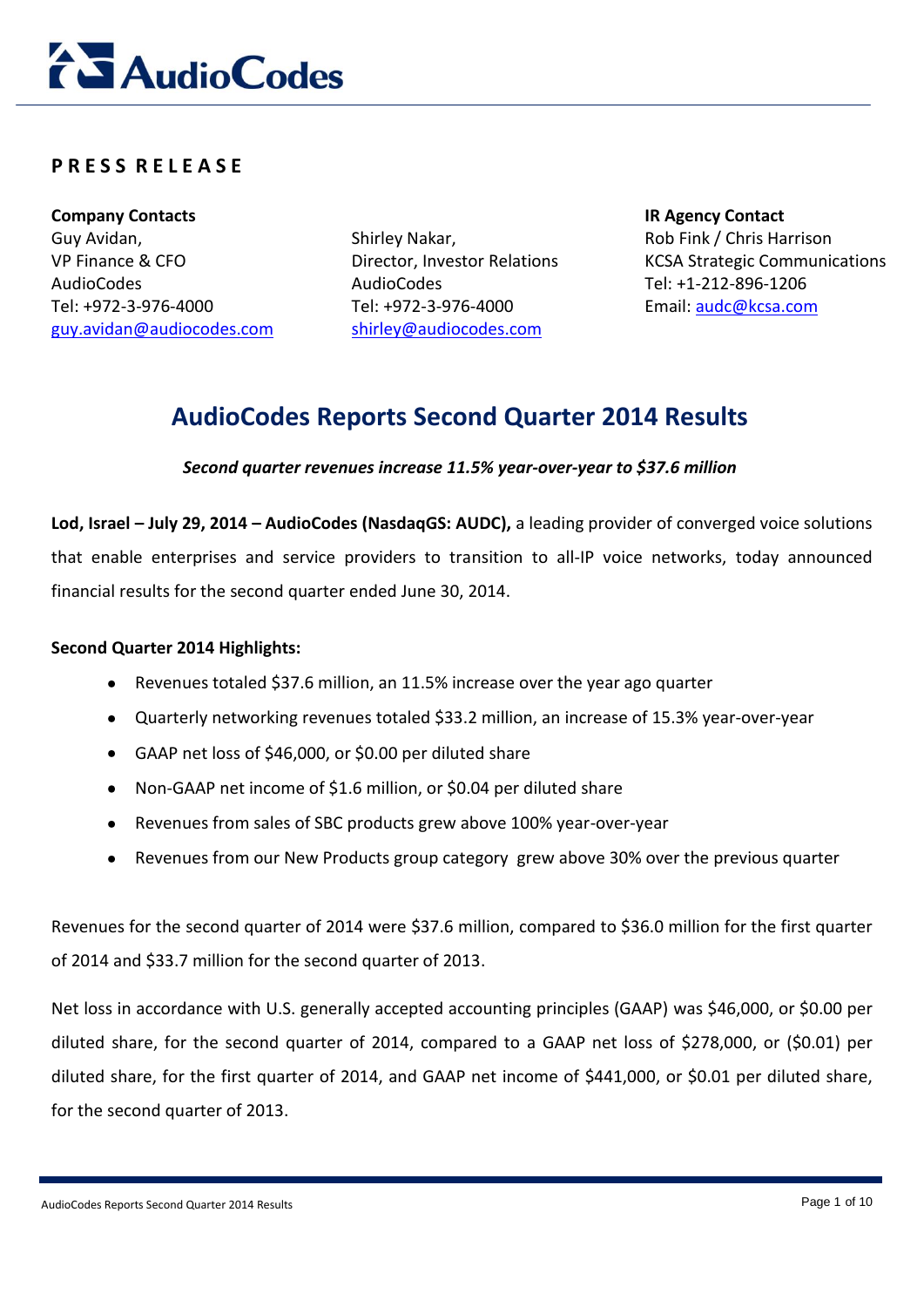Non-GAAP net income for the second quarter of 2014 was \$1.6 million, or \$0.04 per diluted share, compared to \$1.1 million, or \$0.03 per diluted share, for the first quarter of 2014, and \$1.0 million, or \$0.03 per diluted share, for the second quarter of 2013.

Non-GAAP net income (loss) excludes: (i) stock-based compensation expenses; (ii) amortization expenses related to intangible assets; and (iii) non-cash deferred tax expenses. A reconciliation of net income (loss) on a GAAP basis to a non-GAAP basis is provided in the tables that accompany the condensed consolidated financial statements contained in this press release.

Net cash used in operating activities for the second quarter of 2014 totaled \$386,000. Cash and cash equivalents, bank deposits and marketable securities were \$91.8 million as of June 30, 2014 compared to \$94.0 million as of March 31, 2014 and \$57.5 million as of June 30, 2013. The increase from a year ago was primarily a result of the receipt of net proceeds of approximately \$29.7 million in connection with a public offering of the Company's ordinary shares in March 2014.

"We are very pleased to report strong growth of our networking business for the second quarter of 2014. This business comprised 88% of our revenues in the quarter. Driven by solid progress across all market segments, our networking business revenues grew 15.3% over the year-ago quarter, and 8.1% over the previous quarter," said Shabtai Adlersberg, President and Chief Executive Officer of AudioCodes. "We experienced record sales of our Session Border Controller line which grew more than 100% over the yearago quarter and more than 30% over the previous quarter. Sales of the New Products group category comprising of SBC, Multi-service routers and IP Phones increased more than 30% compared to the previous quarter. In addition to these successes, we continued to grow in the Microsoft Lync segment in-line with our stated plan for 2014 to grow this segment by more than 40% over 2013."

"To advance growth initiatives, we continue to introduce new products and solutions. The launch of AudioCodes One Box 365, a new One Voice for Lync solution that provides our partners an intuitive and quick way to bring enterprise voice alongside Office 365 in both pure cloud and hybrid on-premise solutions, expands our market opportunity in the Microsoft Lync ecosystem."

"During the quarter, we launched and opened our new Cloud Delivery Network Architecture (CDNA) Research and Development Center that is supported by the Israeli Office of the Chief Scientist. This new R&D center is expected to provide a highly efficient platform to develop new cutting edge cloud-based real-

AudioCodes Reports Second Quarter 2014 Results **Page 2 of 10** Page 2 of 10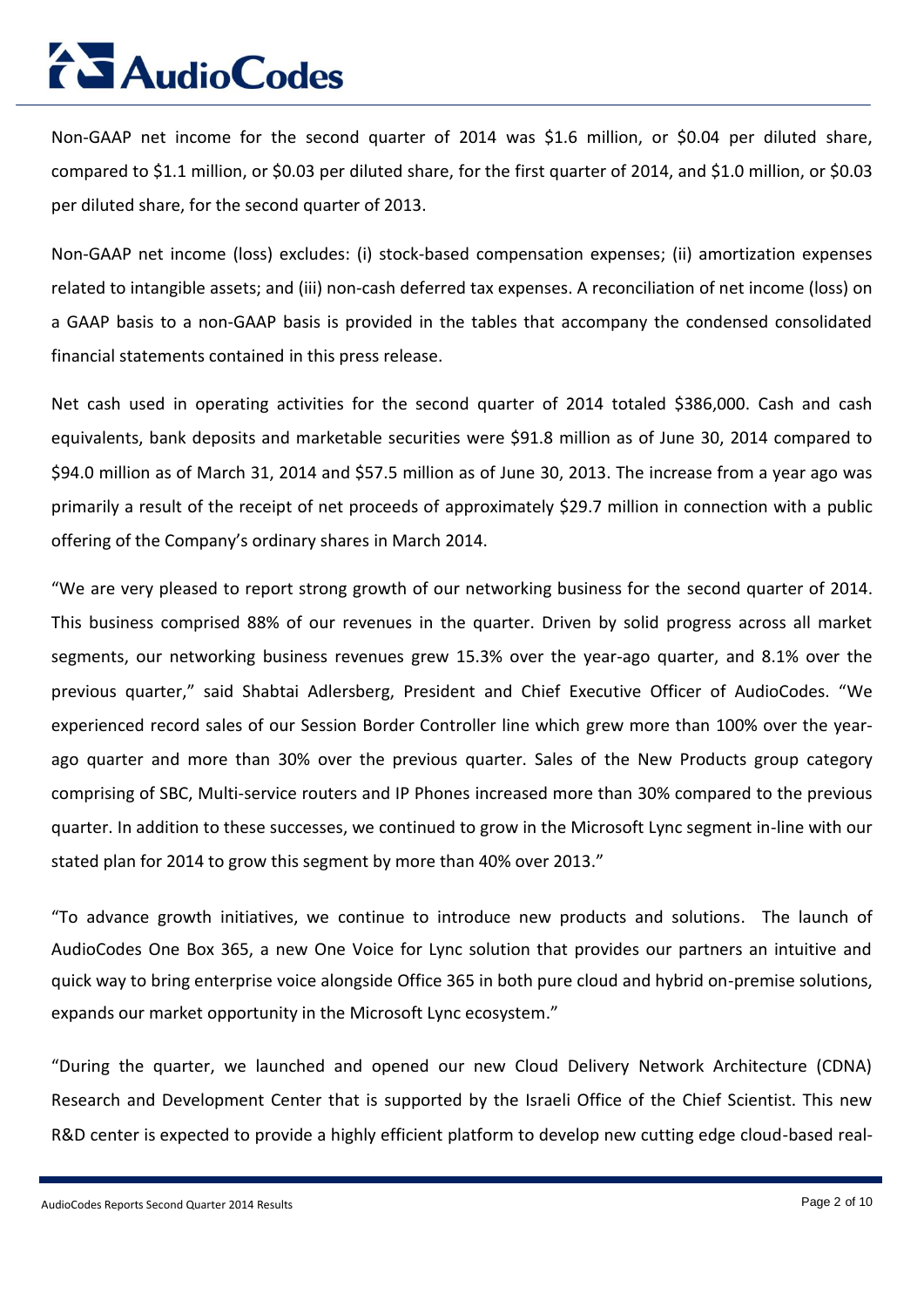time communications technologies and services, and to support further growth in revenues beginning in 2015. These activities are expected to further strengthen our foundation for AudioCodes' growth in the years ahead," concluded Mr. Adlersberg.

### **Conference Call & Web Cast Information**

AudioCodes will conduct a conference call at 8:00 A.M., Eastern Time today to discuss the Company's first quarter 2014 operating performance, financial results and outlook. Interested parties may participate in the conference call by dialing one the following numbers:

United States Participants: +1 (877) 407-0778

International Participants: +1 (201) 689-8565

The conference call will also be simultaneously Web cast. Investors are invited to listen to the call live via Web cast at the AudioCodes corporate website at [www.audiocodes.com](http://www.audiocodes.com/).

### **About AudioCodes**

AudioCodes Ltd. (NasdaqGS: AUDC) designs, develops and sells advanced Voice-over-IP (VoIP) and converged VoIP and Data networking products and applications to Service Providers and Enterprises. AudioCodes is a VoIP technology market leader focused on converged VoIP and data communications and its products are deployed globally in Broadband, Mobile, Enterprise networks and Cable. The Company provides a range of innovative, cost-effective products including Media Gateways, Multi-Service Business Routers, Session Border Controllers (SBC), Residential Gateways, IP Phones, Media Servers, Value Added Applications and Professional Services. AudioCodes' underlying technology, VoIPerfectHD™, relies on AudioCodes' leadership in DSP, voice coding and voice processing technologies. AudioCodes' High Definition (HD) VoIP technologies and products provide enhanced intelligibility and a better end user communication experience in Voice communications. For more information on AudioCodes, visit [http://www.audiocodes.com.](http://www.audiocodes.com/)

Statements concerning AudioCodes' business outlook or future economic performance; product introductions and plans and objectives related thereto; and statements concerning assumptions made or expectations as to any future events, conditions, performance or other matters, are "forward-looking statements'' as that term is defined under U.S. Federal securities laws. Forward-looking statements are subject to various risks, uncertainties and other factors that could cause actual results to differ materially from those stated in such statements. These risks, uncertainties and factors include, but are not limited to: the effect of global economic conditions in general and conditions in AudioCodes'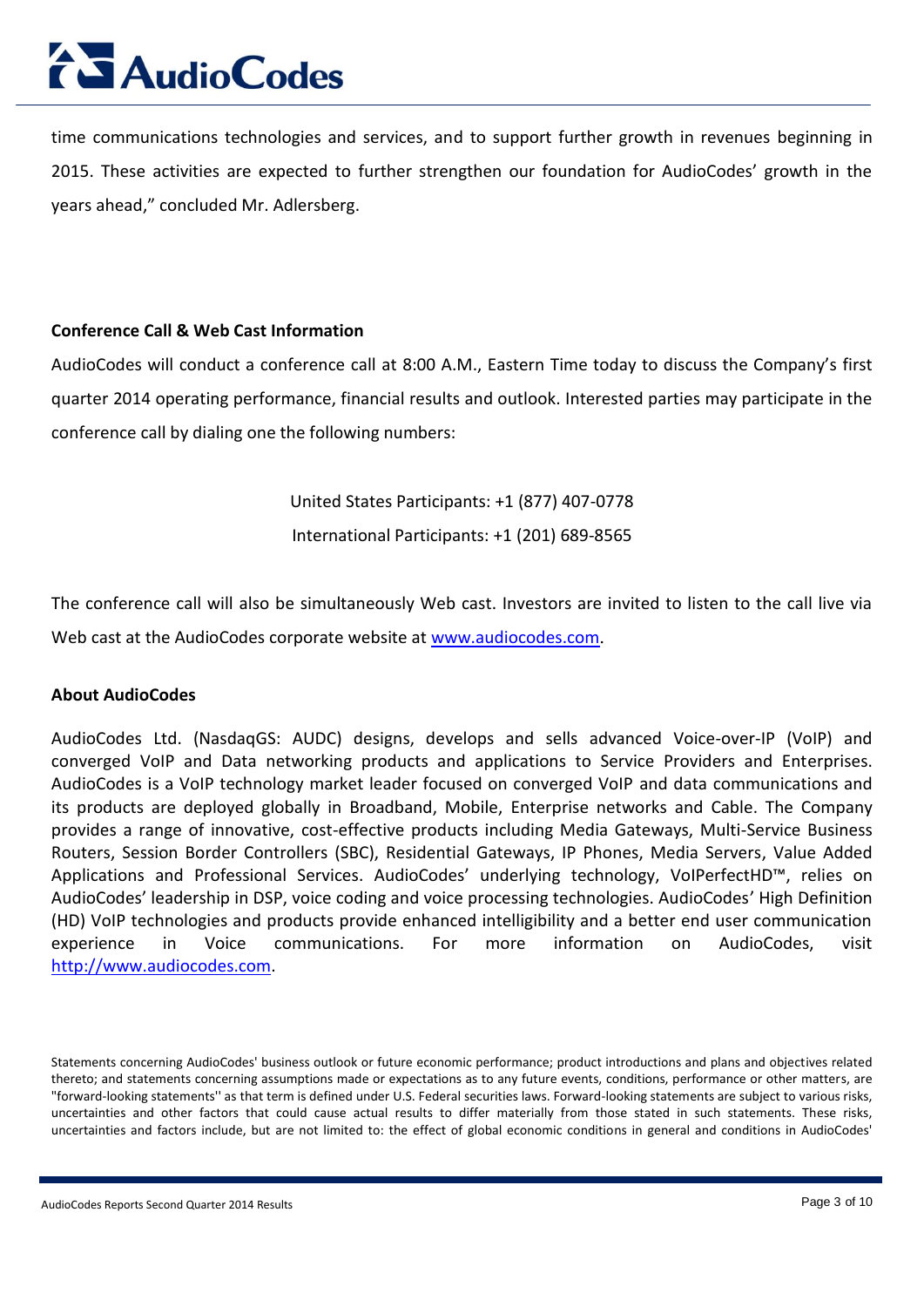industry and target markets in particular; shifts in supply and demand; market acceptance of new products and the demand for existing products; the impact of competitive products and pricing on AudioCodes' and its customers' products and markets; timely product and technology development, upgrades and the ability to manage changes in market conditions as needed; possible need for additional financing; the ability to satisfy covenants in the Company's loan agreements; possible disruptions from acquisitions; the ability of AudioCodes to successfully integrate the products and operations of acquired companies into AudioCodes' business; and other factors detailed in AudioCodes' filings with the U.S. Securities and Exchange Commission. AudioCodes assumes no obligation to update the information in this release.

©2014 AudioCodes Ltd. All rights reserved. AudioCodes, AC, HD VoIP, HD VoIP Sounds Better, IPmedia, Mediant, MediaPack, OSN, SmartTAP, VMAS, VoIPerfect, VoIPerfectHD, Your Gateway To VoIP and 3GX are trademarks or registered trademarks of AudioCodes Limited. All other products or trademarks are property of their respective owners. Product specifications are subject to change without notice.

Summary financial data follows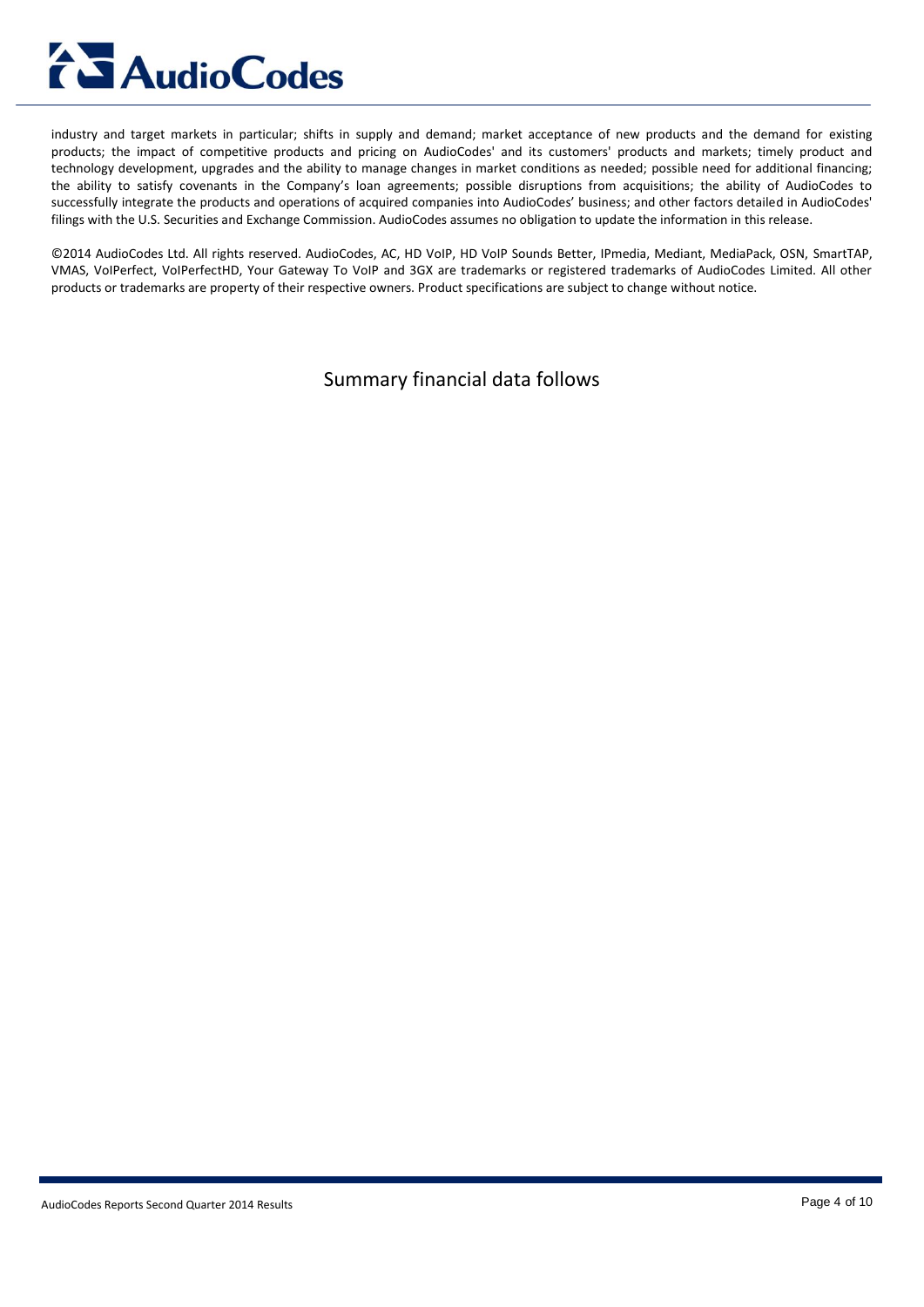

## **AUDIOCODES LTD. AND ITS SUBSIDIARIES**

## **CONDENSED CONSOLIDATED BALANCE SHEETS**

## **U.S. dollars in thousands**

|                                                                      | <b>June 30,</b><br>2014 | December 31,<br>2013 |  |
|----------------------------------------------------------------------|-------------------------|----------------------|--|
| <b>ASSETS</b>                                                        | <b>Unaudited</b>        | <b>Audited</b>       |  |
|                                                                      |                         |                      |  |
| <b>CURRENT ASSETS:</b>                                               |                         |                      |  |
| Cash and cash equivalents<br>Short-term and restricted bank deposits | \$18,201                | \$30,763             |  |
| Short-term marketable securities and accrued interest                | 8,101<br>535            | 9,101<br>15,706      |  |
| Trade receivables, net                                               | 30,794                  | 26,431               |  |
| Other receivables and prepaid expenses                               | 8,503                   | 6,199                |  |
| Inventories                                                          | 14,045                  | 13,811               |  |
| Total current assets                                                 | 80,179                  | 102,011              |  |
|                                                                      |                         |                      |  |
| LONG-TERM ASSETS:                                                    |                         |                      |  |
| Long-term and restricted bank deposits                               | \$5,382                 | \$6,697              |  |
| Long-term marketable securities                                      | 59,582                  |                      |  |
| Deferred tax assets                                                  | 3,888                   | 4,855                |  |
| Severance pay funds                                                  | 19,579                  | 19,549               |  |
| Total long-term assets                                               | 88,431                  | 31,101               |  |
| PROPERTY AND EQUIPMENT, NET                                          | 2,959                   | 3,191                |  |
| GOODWILL, INTANGIBLE ASSETS AND OTHER, NET                           | 37,323                  | 38,001               |  |
| <b>Total assets</b>                                                  | \$208,892               | \$174,304            |  |
| <b>LIABILITIES AND EQUITY</b>                                        |                         |                      |  |
| <b>CURRENT LIABILITIES:</b>                                          |                         |                      |  |
| Current maturities of long-term bank loans                           | \$4,686                 | \$4,686              |  |
| Trade payables                                                       | 7,761                   | 7,215                |  |
| Senior convertible notes                                             | 53                      | 353                  |  |
| Other payables and accrued expenses                                  | 18,887                  | 17,958               |  |
| Deferred revenues                                                    | 9,872                   | 6,940                |  |
| <b>Total current liabilities</b>                                     | 41,259                  | 37,152               |  |
| LONG-TERM LIABILITIES:                                               |                         |                      |  |
| Accrued severance pay                                                | \$19,689                | \$19,845             |  |
| Long-term bank loans                                                 | 7,448                   | 9,791                |  |
| Deferred revenues and other liabilities                              | 2,839                   | 2,707                |  |
| Total long-term liabilities                                          | 29,976                  | 32,343               |  |
| Total equity                                                         | 137,657                 | 104,809              |  |
| Total liabilities and equity                                         | \$208,892               | \$174,304            |  |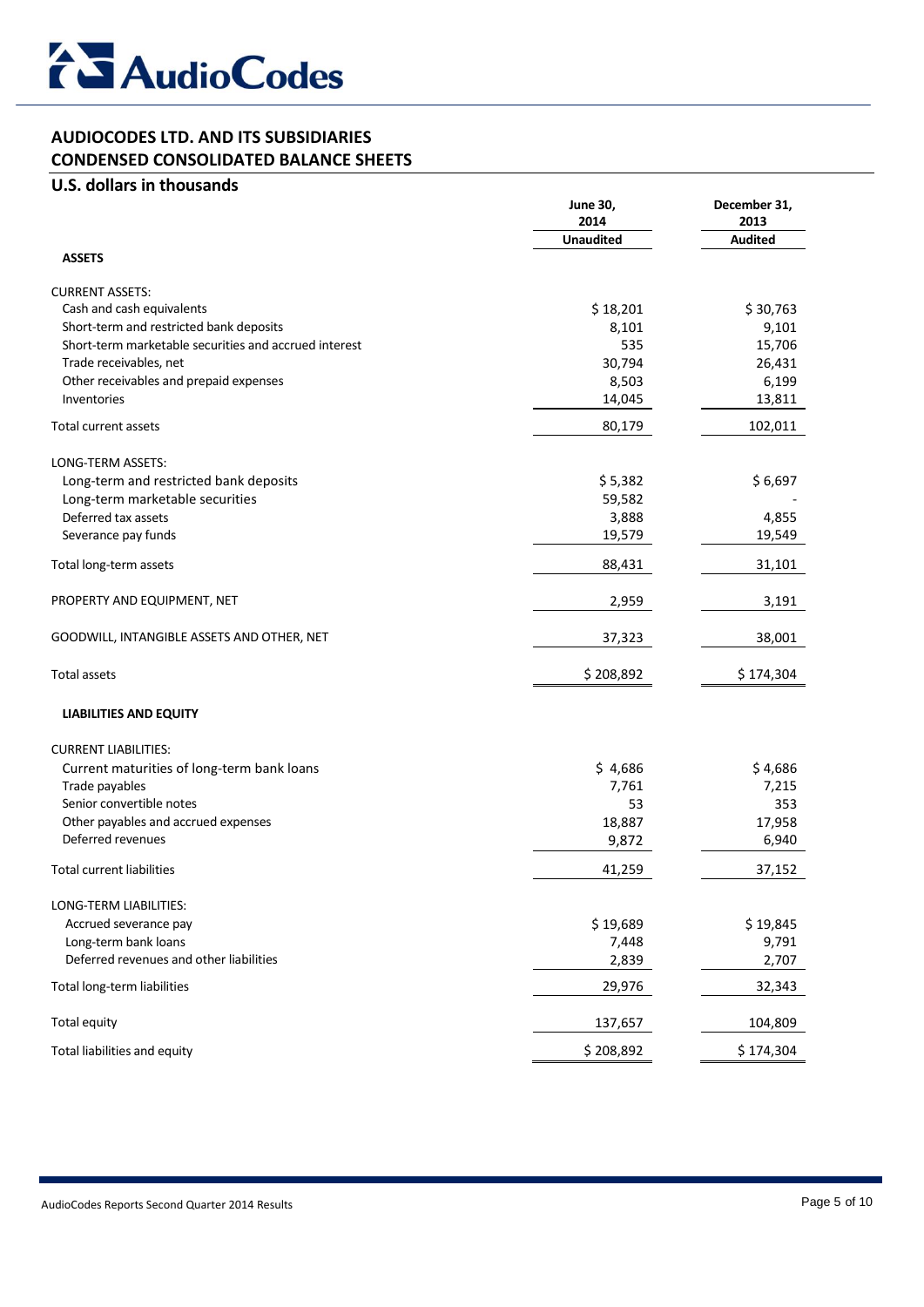## **AUDIOCODES LTD. AND ITS SUBSIDIARIES**

## **CONDENSED CONSOLIDATED STATEMENTS OF OPERATIONS**

## **U.S. dollars in thousands, except per share data**

|                                                     | Six months ended<br><b>June 30,</b> |          | Three months ended<br><b>June 30,</b> |          |
|-----------------------------------------------------|-------------------------------------|----------|---------------------------------------|----------|
|                                                     |                                     |          |                                       |          |
|                                                     | 2014                                | 2013     | 2014                                  | 2013     |
|                                                     | (Unaudited)                         |          | (Unaudited)                           |          |
| Revenues:                                           |                                     |          |                                       |          |
| Products                                            | \$57,917                            | \$53,712 | \$29,369                              | \$27,541 |
| Services                                            | 15,600                              | 12,243   | 8,197                                 | 6,146    |
| <b>Total Revenues</b>                               | 73,517                              | 65,955   | 37,566                                | 33,687   |
| Cost of revenues:                                   |                                     |          |                                       |          |
| Products                                            | 26,193                              | 24,706   | 13,276                                | 12,912   |
| <b>Services</b>                                     | 3,961                               | 3,104    | 2,036                                 | 1,566    |
| <b>Total Cost of revenues</b>                       | 30,154                              | 27,810   | 15,312                                | 14,478   |
| Gross profit                                        | 43,363                              | 38,145   | 22,254                                | 19,209   |
| Operating expenses:                                 |                                     |          |                                       |          |
| Research and development, net                       | 16,228                              | 14,280   | 8,416                                 | 6,970    |
| Selling and marketing                               | 22,895                              | 18,956   | 11,669                                | 9,742    |
| General and administrative                          | 3,716                               | 4,116    | 1,802                                 | 2,077    |
|                                                     |                                     |          |                                       |          |
| Total operating expenses                            | 42,839                              | 37,352   | 21,887                                | 18,789   |
| Operating income                                    | 524                                 | 793      | 367                                   | 420      |
| Financial income (expenses), net                    | 102                                 | (122)    | 15                                    | 81       |
| Income before taxes on income                       | 626                                 | 671      | 382                                   | 501      |
| Taxes on income, net                                | (950)                               | (138)    | (428)                                 | (60)     |
| Equity in losses of an affiliated company, net      |                                     | (21)     |                                       |          |
|                                                     |                                     |          |                                       |          |
| Net income (loss)                                   | \$ (324)                            | \$512    | \$ (46)                               | \$441    |
| Basic net earnings (loss) per share                 | \$ (0.01)                           | \$0.01   | \$0.00                                | \$0.01   |
| Diluted net earnings (loss) per share               | \$ (0.01)                           | \$0.01   | \$0.00                                | \$0.01   |
|                                                     |                                     |          |                                       |          |
| Weighted average number of shares used in           |                                     |          |                                       |          |
| computing basic net earnings (loss) per share (in   |                                     |          |                                       |          |
| thousands)                                          | 41,600                              | 38,035   | 43,230                                | 38,060   |
| Weighted average number of shares used in           |                                     |          |                                       |          |
| computing diluted net earnings (loss) per share (in |                                     |          |                                       |          |
| thousands)                                          | 41,600                              | 38,615   | 43,230                                | 38,653   |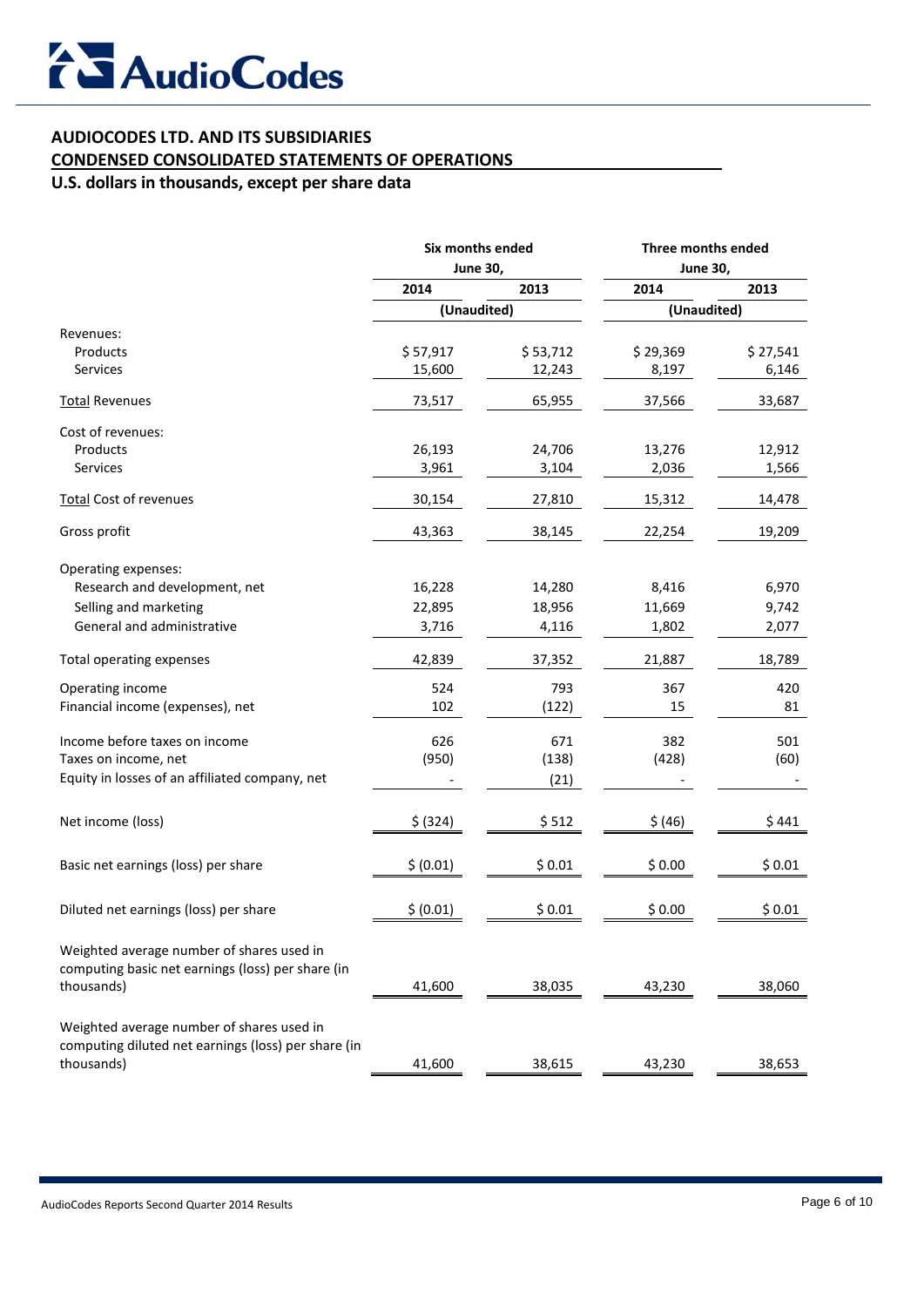## **AUDIOCODES LTD. AND ITS SUBSIDIARIES**

## **NON-GAAP PROFORMA STATEMENTS OF OPERATIONS**

**U.S. dollars in thousands, except per share data**

|                                                                                         | Six months ended<br><b>June 30,</b> |          | Three months ended<br><b>June 30,</b> |          |
|-----------------------------------------------------------------------------------------|-------------------------------------|----------|---------------------------------------|----------|
|                                                                                         |                                     |          |                                       |          |
|                                                                                         | 2014                                | 2013     | 2014                                  | 2013     |
|                                                                                         | (Unaudited)                         |          | (Unaudited)                           |          |
| Revenues:                                                                               |                                     |          |                                       |          |
| Products                                                                                | \$57,917                            | \$53,712 | \$29,369                              | \$27,541 |
| <b>Services</b>                                                                         | 15,600                              | 12,243   | 8,197                                 | 6,146    |
| <b>Total Revenues</b>                                                                   | 73,517                              | 65,955   | 37,566                                | 33,687   |
| Cost of revenues:                                                                       |                                     |          |                                       |          |
| Products                                                                                | 25,762                              | 24,412   | 13,063                                | 12,788   |
| Services                                                                                | 3,845                               | 3,037    | 1,976                                 | 1,538    |
| Total Cost of revenues (1) (2)                                                          | 29,607                              | 27,449   | 15,039                                | 14,326   |
| Gross profit                                                                            | 43,910                              | 38,506   | 22,527                                | 19,361   |
| Operating expenses:                                                                     |                                     |          |                                       |          |
| Research and development, net (1)                                                       | 15,922                              | 14,094   | 8,253                                 | 6,877    |
| Selling and marketing (1)(2)                                                            | 22,167                              | 18,566   | 11,278                                | 9,533    |
| General and administrative (1)                                                          | 3,303                               | 3,842    | 1,595                                 | 1,940    |
| Total operating expenses                                                                | 41,392                              | 36,502   | 21,126                                | 18,350   |
| Operating income                                                                        | 2,518                               | 2,004    | 1,401                                 | 1,011    |
| Financial income (expenses), net                                                        | 102                                 | (122)    | 15                                    | 81       |
| Income before taxes on income                                                           | 2,620                               | 1,882    | 1,416                                 | 1,092    |
| Taxes on income, net (3)                                                                | 11                                  | (138)    | 153                                   | (60)     |
| Equity in losses of an affiliated company, net                                          |                                     | (21)     |                                       |          |
| Net income                                                                              | \$2,631                             | \$1,723  | \$1,569                               | \$1,032  |
| Diluted net earnings per share                                                          | \$0.06                              | \$0.04   | \$0.04                                | \$0.03   |
| Weighted average number of shares used in<br>computing basic net earnings per share (in |                                     |          |                                       |          |
| thousands)                                                                              | 43,175                              | 38,922   | 44,616                                | 38,949   |

(1) Excluding stock-based compensation expenses related to options and restricted stock units granted to employees and others.

(2) Excluding amortization of intangible assets related to the acquisitions of Nuera, Netrake, CTI Squared and Mailvision assets.

(3) Excluding non-cash deferred tax expenses.

**Note:** Non-GAAP measures should be considered in addition to, and not as a substitute for, the results prepared in accordance with GAAP. The Company believes that non-GAAP information is useful because it can enhance the understanding of its ongoing economic performance and therefore uses internally this non-GAAP information to evaluate and manage its operations. The Company has chosen to provide this information to investors to enable them to perform comparisons of operating results in a manner similar to how the Company analyzes its operating results and because many comparable companies report this type of information.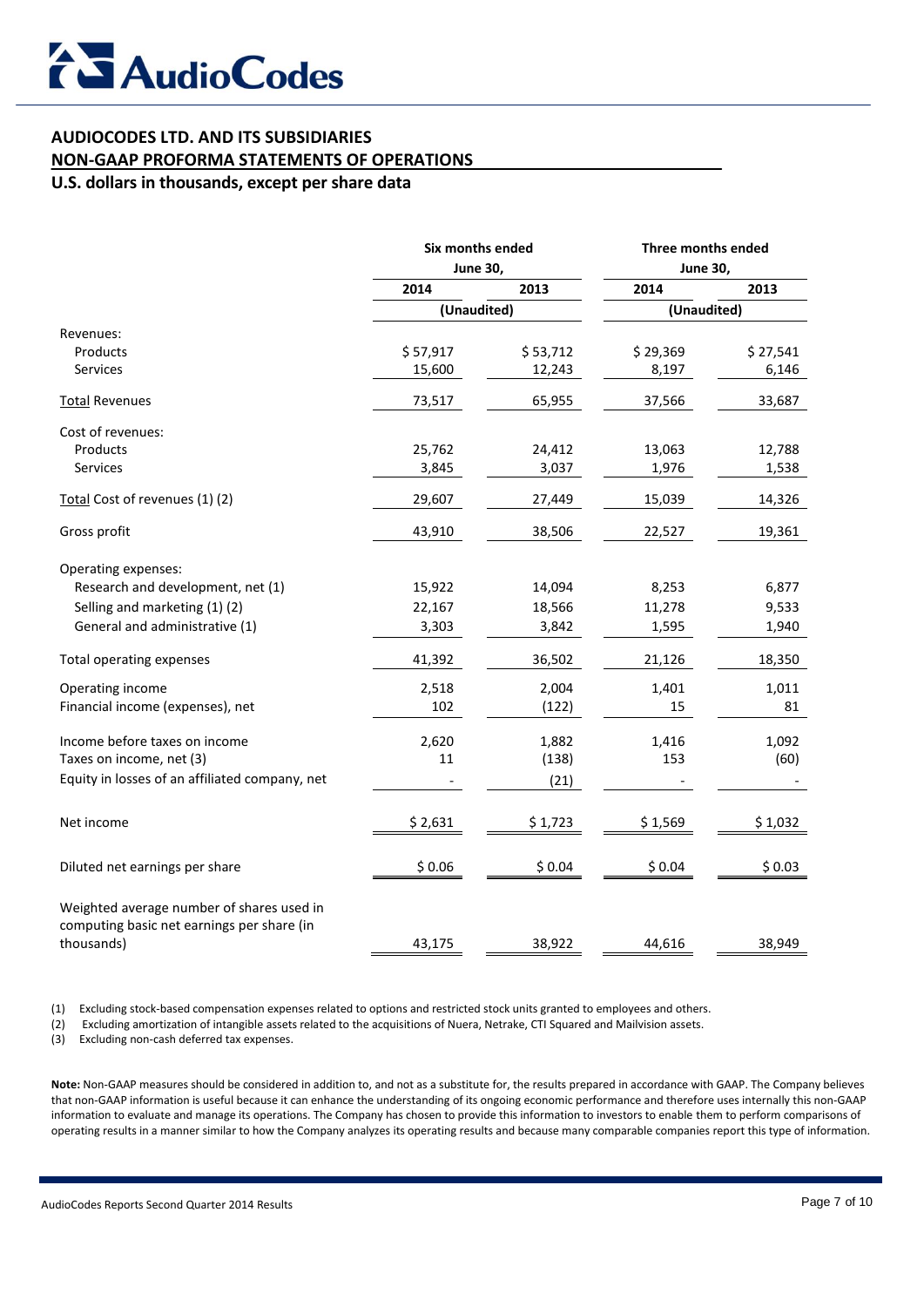## **AUDIOCODES LTD. AND ITS SUBSIDIARIES**

## **RECONCILIATION OF GAAP NET INCOME (LOSS) TO NON-GAAP NET INCOME (LOSS)**

**U.S. dollars in thousands, except per share data**

|                                         | Six months ended<br><b>June 30,</b> |         | Three months ended<br><b>June 30,</b> |         |
|-----------------------------------------|-------------------------------------|---------|---------------------------------------|---------|
|                                         |                                     |         |                                       |         |
|                                         | 2014                                | 2013    | 2014                                  | 2013    |
|                                         | (Unaudited)                         |         | (Unaudited)                           |         |
| GAAP net income (loss)                  | \$ (324)                            | \$512   | \$ (46)                               | \$441   |
| GAAP net earnings (loss) per share      | \$ (0.01)                           | \$0.01  | \$0.00                                | \$0.01  |
| Cost of revenues:                       |                                     |         |                                       |         |
| Stock-based compensation (1)            | 51                                  | 19      | 25                                    | 10      |
| Amortization expenses (2)               | 496                                 | 342     | 248                                   | 142     |
|                                         | 547                                 | 361     | 273                                   | 152     |
| Research and development, net:          |                                     |         |                                       |         |
| Stock-based compensation (1)            | 306                                 | 186     | 163                                   | 93      |
| Selling and marketing:                  |                                     |         |                                       |         |
| Stock-based compensation (1)            | 546                                 | 238     | 300                                   | 133     |
| Amortization expenses (2)               | 182                                 | 152     | 91                                    | 76      |
|                                         | 728                                 | 390     | 391                                   | 209     |
| General and administrative:             |                                     |         |                                       |         |
| Stock-based compensation (1)            | 413                                 | 274     | 207                                   | 137     |
| Income taxes:                           |                                     |         |                                       |         |
| Deferred tax (3)                        | 961                                 |         | 581                                   |         |
| Non-GAAP net income                     | \$2,631                             | \$1,723 | \$1,569                               | \$1,032 |
| Non-GAAP diluted net earnings per share | \$0.06                              | \$0.04  | \$0.04                                | \$0.03  |
|                                         |                                     |         |                                       |         |

(1) Stock-based compensation expenses related to options and restricted stock units granted to employees and others.

(2) Amortization of intangible assets related to the acquisitions of Nuera, Netrake, CTI Squared and Mailvision assets.

(3) Non-cash deferred tax expenses.

**Note:** Non-GAAP measures should be considered in addition to, and not as a substitute for, the results prepared in accordance with GAAP. The Company believes that non-GAAP information is useful because it can enhance the understanding of its ongoing economic performance and therefore uses internally this non-GAAP information to evaluate and manage its operations. The Company has chosen to provide this information to investors to enable them to perform comparisons of operating results in a manner similar to how the Company analyzes its operating results and because many comparable companies report this type of information.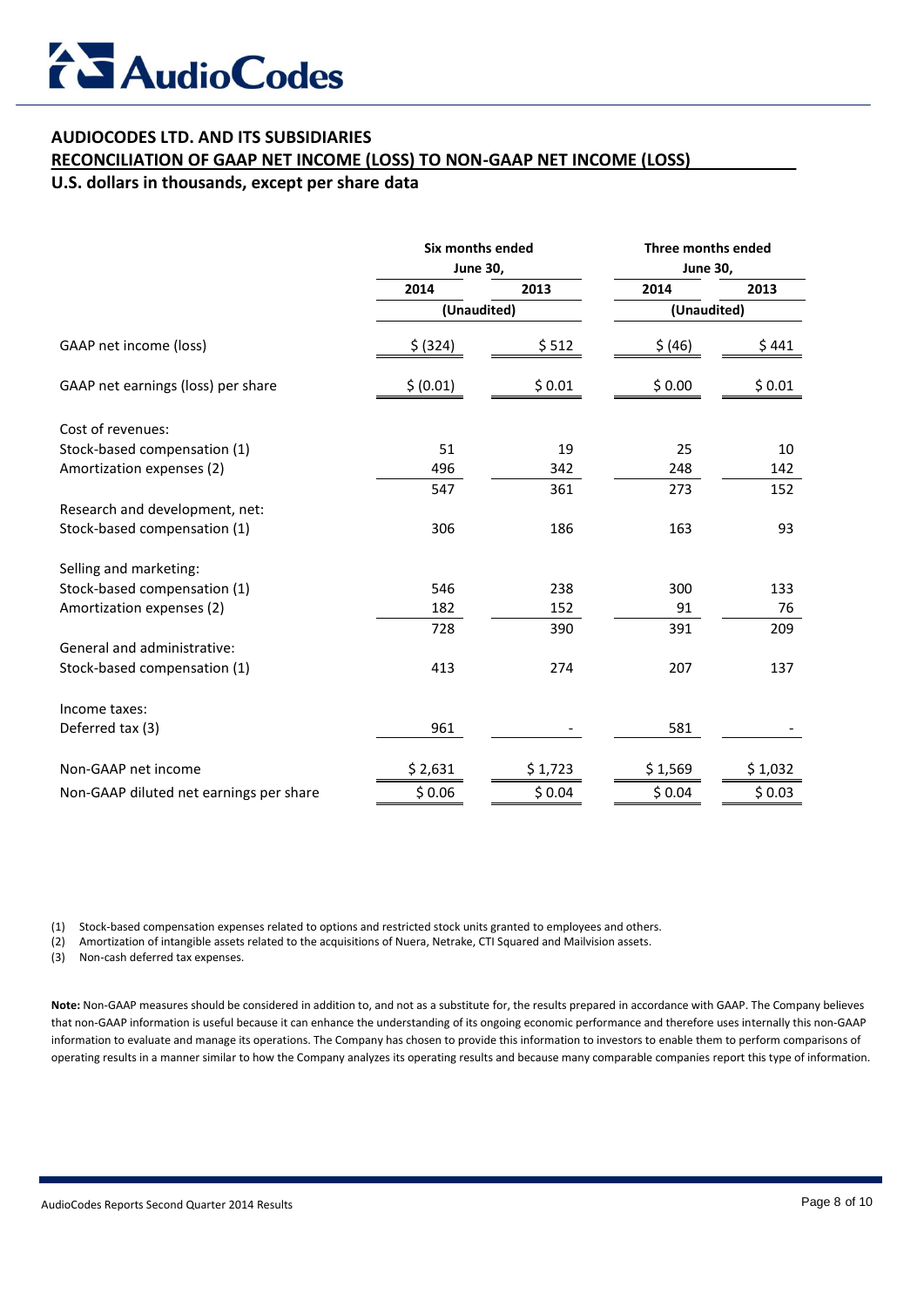

## **AUDIOCODES LTD. AND ITS SUBSIDIARIES**

**CONDENSED CONSOLIDATED STATEMENT OF CASH FLOWS**

## **U.S. dollars in thousands**

|                                                                           | Six months ended<br><b>June 30,</b> |            | Three months ended<br><b>June 30,</b> |             |
|---------------------------------------------------------------------------|-------------------------------------|------------|---------------------------------------|-------------|
|                                                                           |                                     |            |                                       |             |
|                                                                           | 2014                                | 2013       | 2014                                  | 2013        |
|                                                                           | Unaudited)                          | Unaudited) | Unaudited)                            | (Unaudited) |
| Cash flows from operating activities:                                     |                                     |            |                                       |             |
| Net income (loss)                                                         | \$ (324)                            | \$512      | \$ (46)                               | \$441       |
| Adjustments required to reconcile net income or                           |                                     |            |                                       |             |
| loss to net cash provided by or used in operating<br>activities:          |                                     |            |                                       |             |
| Depreciation and amortization                                             | 1,629                               | 1,379      | 773                                   | 597         |
| Amortization of marketable securities premiums                            |                                     |            |                                       |             |
| and accretion of discounts, net                                           | 195                                 | 192        | 156                                   | 85          |
| Equity in losses of an affiliated company, net                            |                                     | 21         |                                       |             |
| Increase (decrease) in accrued severance pay, net                         | (186)                               | 114        | 26                                    | (152)       |
| Stock-based compensation expenses                                         | 1,316                               | 717        | 695                                   | 373         |
| Decrease in long-term deferred tax assets, net                            | 967                                 |            | 496                                   |             |
| Amortization of senior convertible notes discount<br>and deferred charges | (15)                                |            |                                       |             |
| Decrease (increase) in accrued interest on                                |                                     |            |                                       |             |
| marketable securities, bank deposits and                                  |                                     |            |                                       |             |
| structured notes                                                          | 174                                 | 52         | (4)                                   | 45          |
| Increase in trade receivables, net                                        | (4, 363)                            | (2, 229)   | (3, 751)                              | (1, 524)    |
| Increase in other receivables and prepaid expenses                        | (2,370)                             | (736)      | (231)                                 | (96)        |
| Decrease (increase) in inventories                                        | (234)                               | 3,331      | (277)                                 | 2,065       |
| Increase (decrease) in trade payables                                     | 546                                 | (535)      | (1, 515)                              | 991         |
| Increase in deferred revenues                                             | 3,273                               | 3,200      | 17                                    | 1,348       |
| Increase (decrease) in other payables and accrued                         |                                     |            |                                       |             |
| expenses                                                                  | 953                                 | 726        | 3,275                                 | (112)       |
| Net cash provided by (used in) operating activities                       | 1,561                               | 6,744      | (386)                                 | 4,061       |
| Cash flows from investing activities:                                     |                                     |            |                                       |             |
| Purchase of marketable securities                                         | (60, 170)                           |            | (60, 170)                             |             |
| Decrease (increase) in short-term deposits, net                           | 1,000                               | (269)      |                                       | (675)       |
| Investment in affiliated company                                          |                                     | (1, 211)   |                                       | (596)       |
| Proceeds from redemption of long-term bank                                |                                     |            |                                       |             |
| deposits                                                                  | 1,381                               | 1,312      | 851                                   | 851         |
| Proceeds from redemption of marketable securities                         |                                     |            |                                       |             |
| upon maturity                                                             | 15,390                              | 4,000      | 4,000                                 | 4,000       |
| Purchase of property and equipment                                        | (719)                               | (673)      | (308)                                 | (395)       |
| Net cash provided by (used in) investing activities                       | (43, 118)                           | 3,159      | (55, 627)                             | 3,185       |